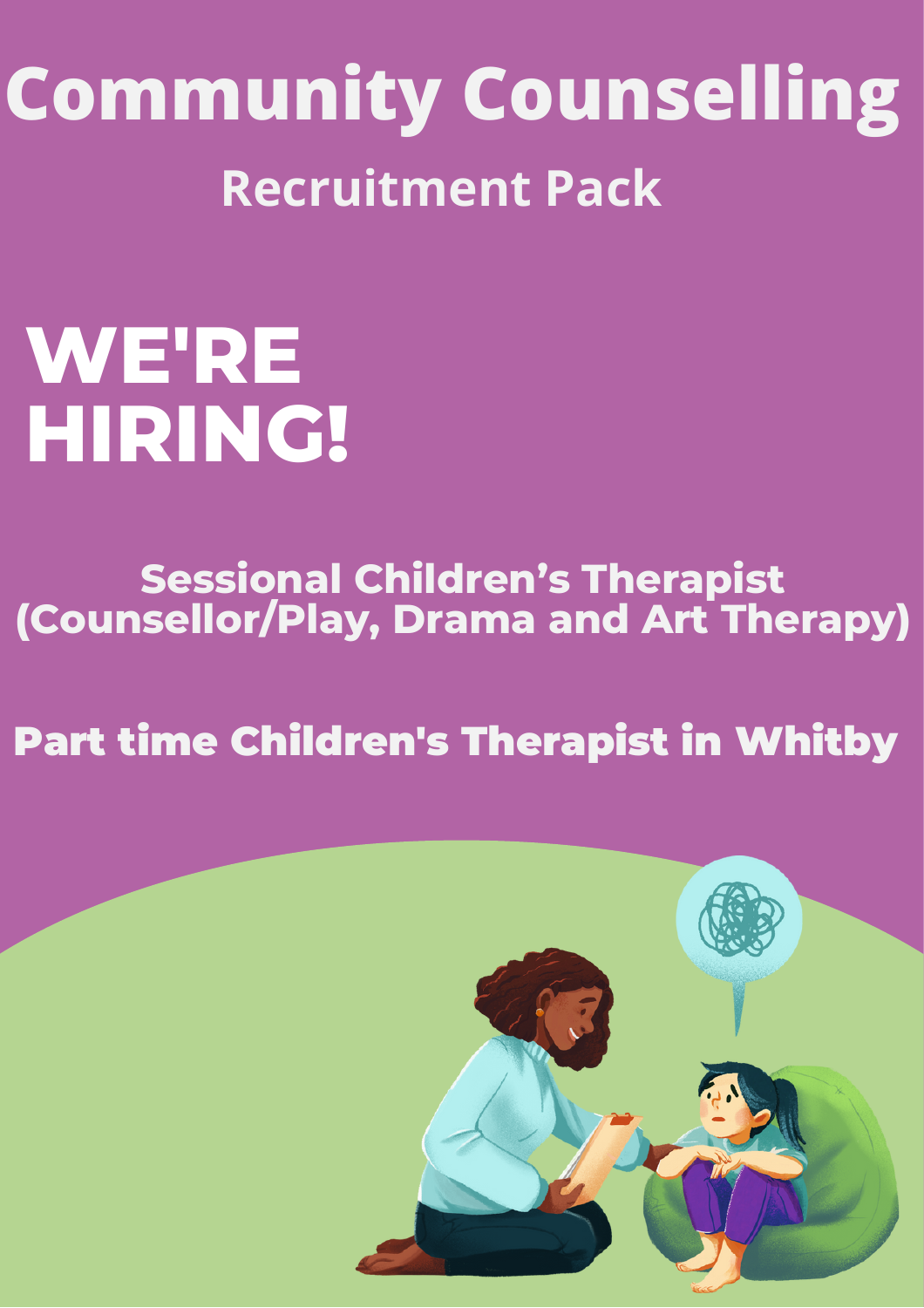# **Sessional Children's Therapist (Counsellor/Play, Drama and Art Therapy)**

Community Counselling is seeking to recruit multiple Children's Therapists to work on a sessional basis to help meet the increasing demands of its commissioned North Yorkshire Children's Victim Counselling Service, provided under a contract with the Police, Fire and Crime Commissioner for North Yorkshire. We have children on the waiting list. We also have sessional adult opportunities in the Scarborough, Whitby, and Ryedale area. Our sessional fee is £30.

The role will be to provide assessment appointments and brief therapy as appropriate in:

> Catterick Filey Harrogate Kirkbymoorside Malton Pickering Scarborough Selby Skipton York Whitby

The role is subject to an Enhanced DBS check and Non-Police Personnel Vetting (NPPV Level 2) which can take up to 6 weeks. How Community Counselling will support you:

- We will provide you with a laptop
- We will provide you with free group supervision
- We will provide ongoing training and an organisation Induction that you will be paid to attend.
- We will provide admin and diary support
- Millage can be claimed in line with our policy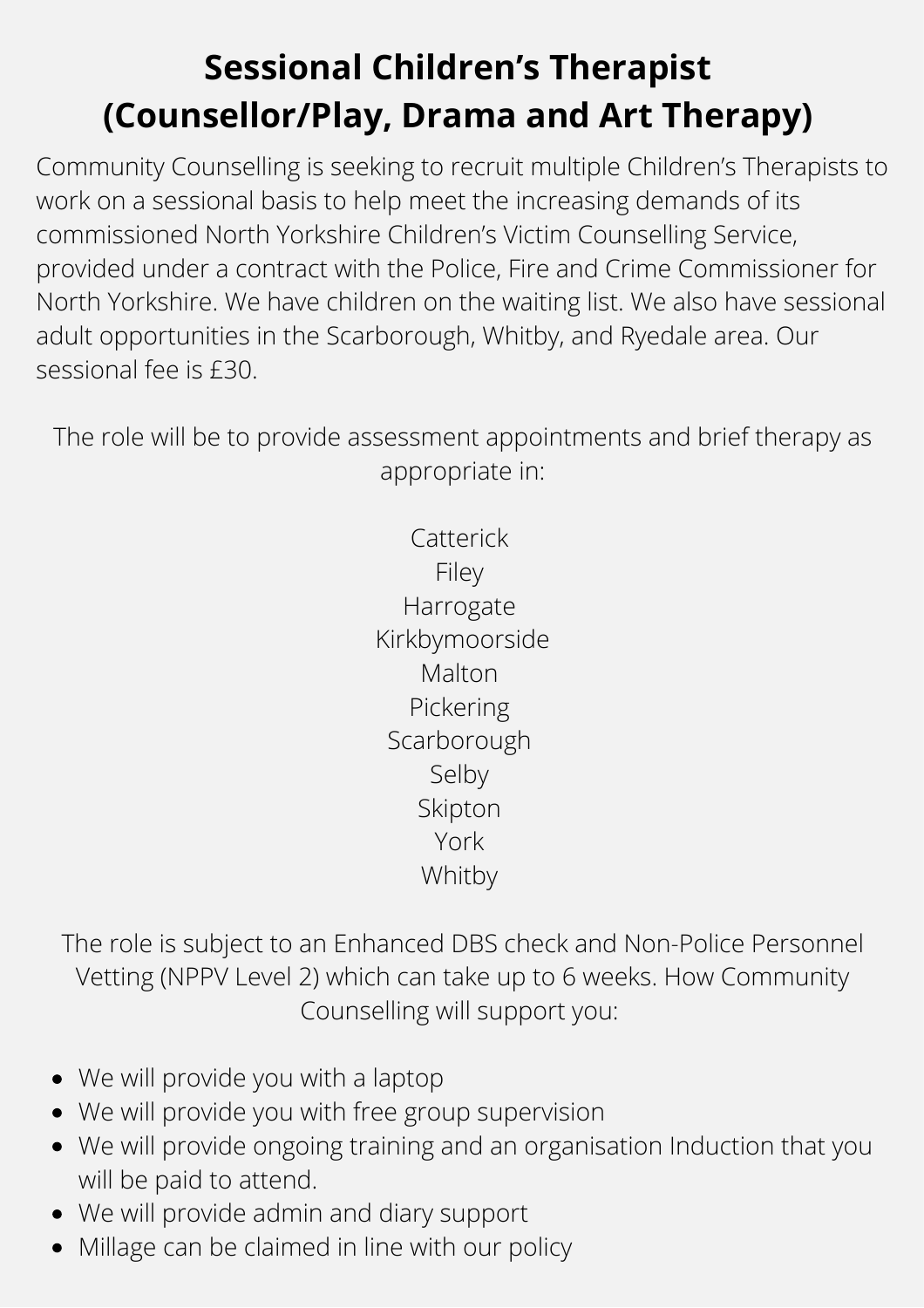# **PERSON SPECIFICATION Sessional Children's Therapist (Counsellor/Play, Drama and Art Therapy)**

# **Skills and abilities**

Excellent written & verbal communication skills. Ability to work collaboratively & effectively in different settings. Ability to work as part of a team and on own initiative. Ability to organise own caseload. Ability to present written information in a structured and balanced way appropriate to the needs of the reader. Be proficient in standard IT applications.

#### **Experience**

Working within the BACP Ethical Framework.

Working in an outcomes-based monitoring & evaluating based environment. Working with children & young people, including in a school setting. Working in a voluntary sector organisation.

Working with statutory bodies to safeguard children.

# **Knowledge**

Recognised therapeutic qualifications in Counselling with Children & Young People or equivalent and can meet the BACP 4 – 18-year-old competence framework

BACP or NCS (or similar) Accredited or eligible to apply.(E)

Knowledge of legislation for Looked After Children and of the Children's Act. (E) Knowledge and an understanding of partnership. (E)

# **Personal attributes and other requirements**

Commitment to on-going professional & personal development. Willing to undertake training courses as necessary. Commitment to external clinical supervision. Have an awareness of and commitment to Equal Opportunities.

# **To apply, please send your CV and a covering letter detailing how you meet the person specification to deputymanager@ccnyl.org.uk**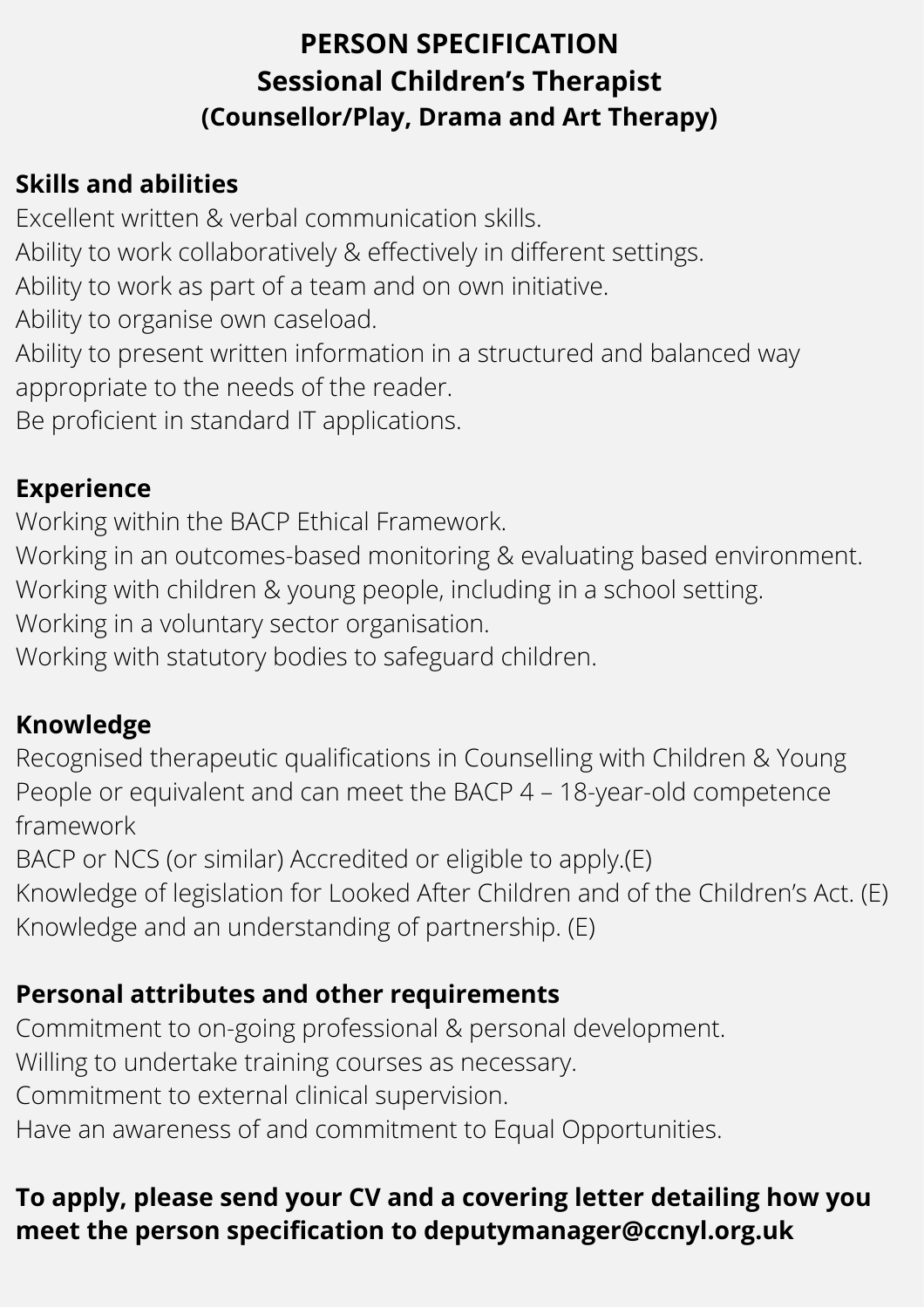# **JOB DESCRIPTION**

# **JOB TITLE: Children's Therapist (Whitby)**

Reports To: Chief Officer Responsible For: Supporting Our Children's Mental Health Project Hours: 22.5 per week Salary:£27,945 pro rata Contract: permanent

#### **MAIN PURPOSE AND SCOPE OF THE JOB**

Assist with the development and delivery of a professional & cost-effective counselling service for children aged 9-16 years old living in Whitby:

# **DUTIES AND KEY RESPONSIBILITIES**

#### **Clients**

1.Liaise with CCL Admin, referring agencies, friends & family, and children themselves to facilitate client referrals and to enable CCL to provide initial assessments in a timely manner

2.Provide assessment appointments for clients

3.Provide counselling interventions for children

4.Provide contact sessions for children and their parents/careers/family members, signposting families to services and delivering psychoeducation 5.Undertake other therapeutic activities (such as group work) as agreed with the Chief Officer and the funders/commissioners

6.Identify need and support the use of a wellbeing app with clients and their families.

# **Recruiting and Training**

7.Assist in recruiting, induction, and mentoring volunteer and student counsellors to enable them to support activities with this project 8.Assist in training for volunteers/students

# **Web development and marketing**

9.Assist with website and resource development 10. Assist with marketing content for social media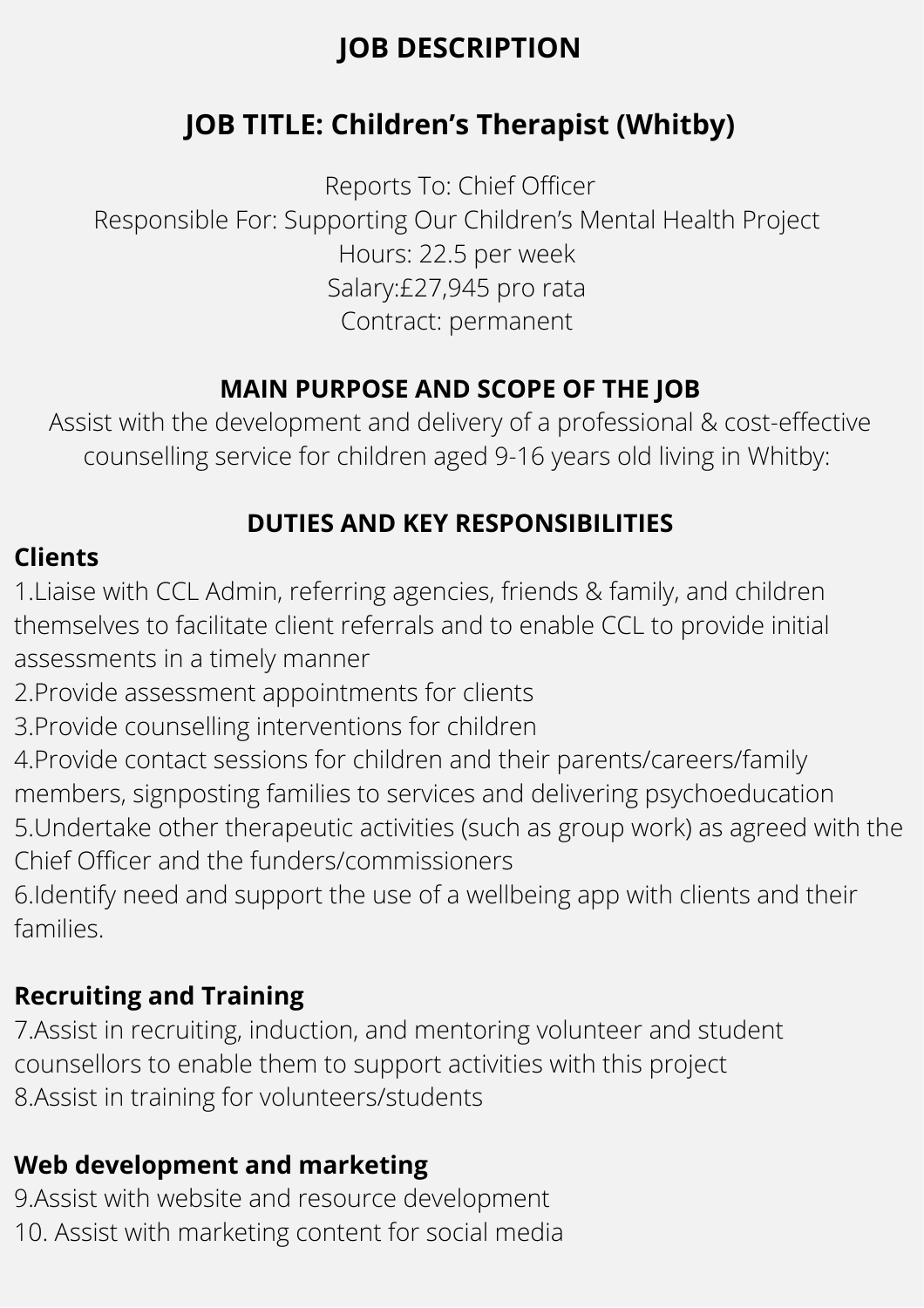# **General responsibility**

11. Maintain client records in accordance with the BACP Ethical Framework, the Data Protection Act and other legal requirements

12.Monitor and evaluate children's services

13.Undertake learning and personal development activities appropriate to the role and share learning with the counselling team

14.Contribute to CCL team discussions and actions which further the strategic development of the service in response to identified need

15. Work within CCL policies and procedures, including complying with CCL safeguarding policies at all times

16. Maintain the confidential nature of the work at all times

17. Effectively manage own client caseload

18. Liaise with referrers as necessary, including providing risk and discharge letters as necessary and appropriate

19. Undertake clinical supervision with a supervisor approved by CCL

20. Work within the BACP Ethical Framework

21.Promote the children's services within the local community and through liaison with external agencies, including the funder

22.Undertake other duties as required by the Chief Officer from time to time